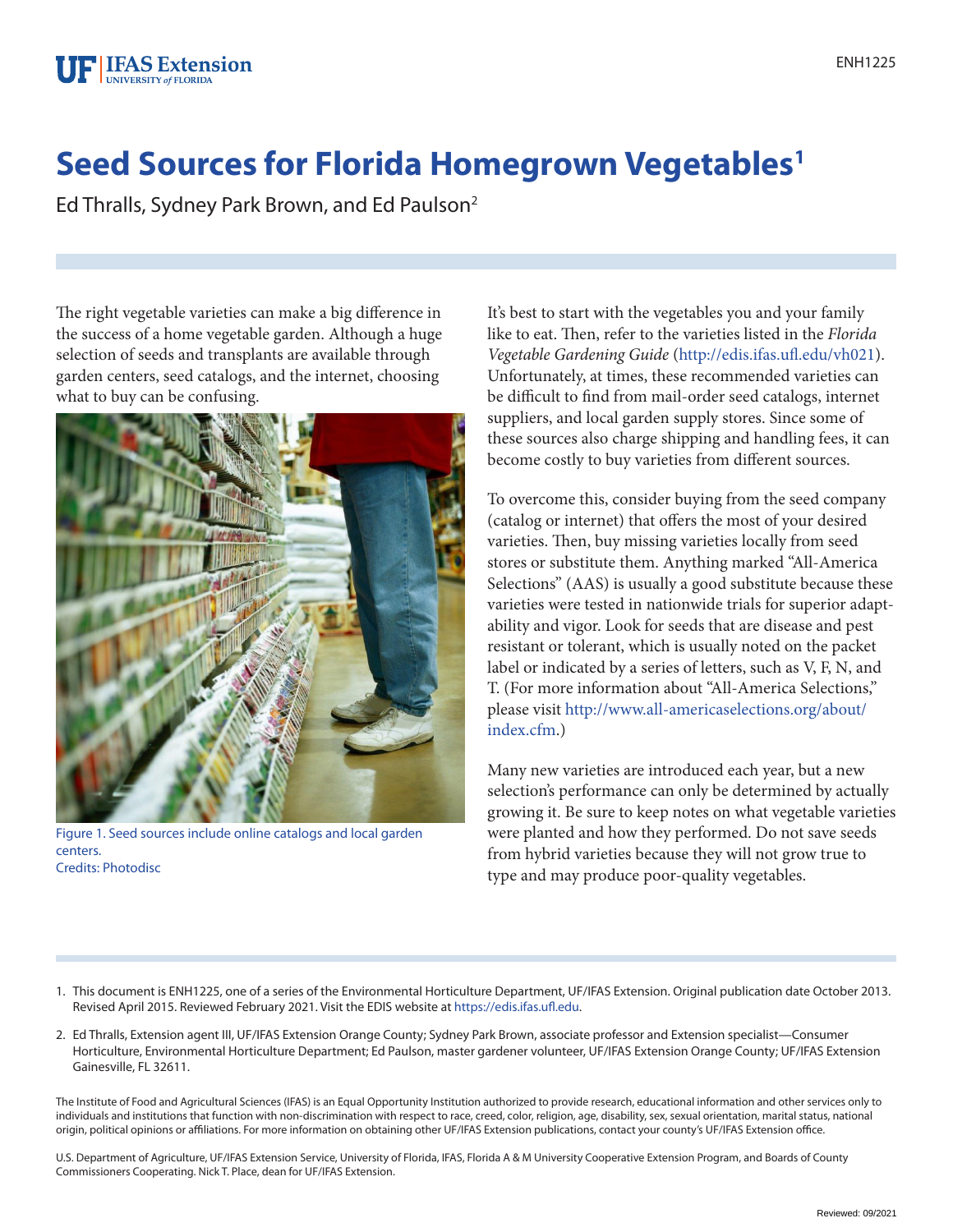Some of the best varieties for Florida gardens are listed in Table 1*.* The numbers listed beside them correspond to the seed suppliers that currently sell them in Table 2. The exclusion of other varieties or seed companies in no way indicates that they are undesirable.

## **References**

"All-America Selections." 1311 Butterfield Road, Suite 310, Downers Grove, Il 60515-5625. http://www.allamericaselections.org/about/

Bonina, Jennifer and Cantliffe, Daniel J. 2009. *Seed Production and Seed Sources of Organic Vegetables*. HS981. Gainesville: University of Florida Institute of Food and Agricultural Sciences. http://edis.ifas.ufl.edu/HS227

Park Brown, S., Stephens, J.M., Treadwell, D., Webb, S., Gevens, A., Dunn, R.A., Kidder, G., Short, D., and Simone, G.W. 2012. *Florida Vegetable Gardening Guide*. SP103. Gainesville: University of Florida Institute of Food and Agricultural Sciences. http://edis.ifas.ufl.edu/VH021



Figure 2. Some vegetable varieties perform better in Florida gardens than others. Credits: Ed Thralls, UF/IFAS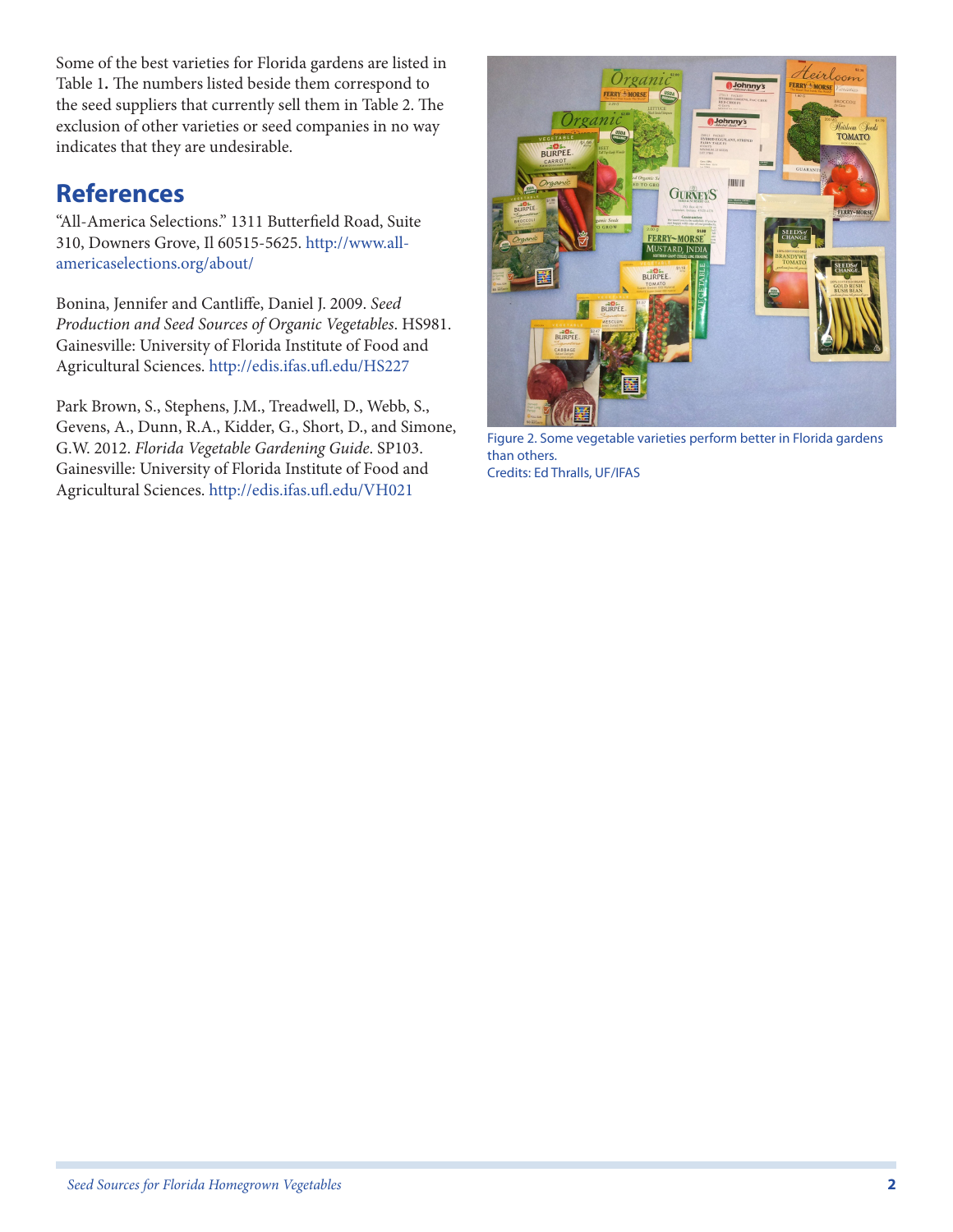## Table 1. Vegetable varieties and sources.

| <b>Vegetable/Variety</b>                                                                                                                                                                     | Source (*See Table 2)                                                                                                                                                 | <b>Vegetable/Variety</b>                                                                                                              | Source (*See Table 2)                                                               |
|----------------------------------------------------------------------------------------------------------------------------------------------------------------------------------------------|-----------------------------------------------------------------------------------------------------------------------------------------------------------------------|---------------------------------------------------------------------------------------------------------------------------------------|-------------------------------------------------------------------------------------|
| <b>Beans</b><br>Snap<br><b>Bush Blue Lake</b><br>Contender<br>Roma II<br>Provider<br>Cherokee Wax                                                                                            | 1-2-3-7-8-11-13-14-15-16-19-23<br>4-7-11-13-15-23 4-6-7-11-12-13-14-16-18-<br>20<br>4-10-11-15-16-19-20<br>6                                                          | <b>Cantaloupes and Honeydews</b><br>Athena<br>Ambrosia<br>Galia (green flesh)                                                         | 2-4-7-11-12-13-20<br>11-13-14-22-23<br>12                                           |
| <b>Bush Type:</b><br><b>Shell</b><br>Horticultural<br>Pinto<br><b>Red Kidney</b><br><b>Black Bean</b><br>Navy                                                                                | $\overline{4}$<br>13<br>10<br>10<br>5                                                                                                                                 | <b>Carrots</b><br>Imperator<br>Nantes<br>Danvers<br>Chantenay                                                                         | 4-6-13-15-16-23<br>2-3-6-7-11-14-18-19<br>1-3-6-7-13-14-15-16<br>1-3-12-13-16-18-19 |
| <b>Pole Type:</b><br>McCaslan<br>Kentucky Wonder<br><b>Blue Lake</b>                                                                                                                         | 4-15-16 2-3-4-6-7-11-13-14-15-16-18-23<br>3-6-7-11-12-13-14-15-16-19                                                                                                  | <b>Cauliflower</b><br>Snowball<br><b>Snow Crown</b><br><b>Brocoverde</b>                                                              | $1 - 2 - 3 - 6 - 13 - 18$<br>7-10-11-14-16-22-23<br>$3 - 12$                        |
| Lima:<br>Fordhook 242<br>Henderson<br>Jackson<br>Wonder<br>Dixie (Speckled) Butterpea<br>Early Thorogreen                                                                                    | 2-6-7-10-14-16-23<br>$1 - 4 - 15 - 16 - 23$<br>$1 - 16 - 20$<br>4<br>$1 - 14 - 15 - 16 - 23$<br>$5 - 16 - 23$                                                         | <b>Celery</b><br><b>Utah Strains</b>                                                                                                  | $3-6-13-15-20$                                                                      |
| <b>Beets</b><br><b>Tall Top</b><br>Early Wonder<br>Detroit Dark Red<br>Cylindra<br><b>Red Ace</b><br><b>Yellow Detroit</b>                                                                   | $6 - 19$<br>1-3-6-10-13-15-16-20<br>1-2-3-4-6-7-13-14-15-18-23<br>1-2-3-10-11-12-13-15-23<br>10-11-13-14-16-20-23<br>$6 - 18$                                         | <b>Collards</b><br>Georgia<br>Georgia Southern<br>Top Bunch<br>Vates                                                                  | $3 - 6 - 14$<br>$6 - 13$<br>4<br>$4 - 13 - 16$                                      |
| Cabbage<br>Rio Verde<br><b>Flat Dutch</b><br>Round Dutch<br>Wakefield types<br>Copenhagen Market<br>Savoy<br><b>Red Acre</b>                                                                 | 4<br>$1 - 2 - 4 - 12 - 13 - 16$<br>$4-6$<br>$1 - 3$<br>24<br>$4 - 9 - 11 - 23$<br>$16 - 19$                                                                           | Corn, sweet<br>Silver Queen (white)<br>How Sweet It Is (white)<br>Sweet Ice (white)<br>Sweet Riser (yellow)<br>Early Sunglow (yellow) | $2 - 3 - 4 - 6 - 7 - 14 - 16$<br>$14 - 16$<br>8<br>24<br>$3 - 6 - 14$               |
| <b>Cucumbers</b><br><b>Slicers:</b><br><b>Sweet Success</b><br>Poinsett<br>Ashley<br>MarketMore 76<br>Straight Eight<br>Space Master<br><b>Picklers:</b><br>Eureka<br><b>Boston Pickling</b> | 3-7-9-14-16-23<br>$4-6$<br>4-11-12-13-23<br>1-3-4-6-10-11-13-14-16-19-23<br>1-2-3-4-6-7-9-11-13-14-16-18<br>$3 - 6 - 9 - 16$<br>$7 - 9 - 22$<br>$1 - 4 - 6 - 13 - 16$ | <b>Kale</b><br>Vates Dwarf Blue Curled<br>Tuscan (Lacinato)<br>Winterbor<br>Redbor                                                    | $1 - 4 - 6 - 13 - 16$<br>$3-10-12-14$<br>4-10-12-14-20<br>14-18-20                  |
| <b>Eggplant</b><br><b>Black Beauty</b><br>Dusky<br>Long<br>Ichiban<br>Cloud Nine (white)                                                                                                     | 1-2-3-4-6-9-13-14-16-18<br>15<br>$6 - 13$<br>18<br>15                                                                                                                 | Kohlrabi<br>Early White Vienna<br>Purple Vienna                                                                                       | $1 - 3 - 6 - 7 - 16$<br>1-3-4-13-16-23                                              |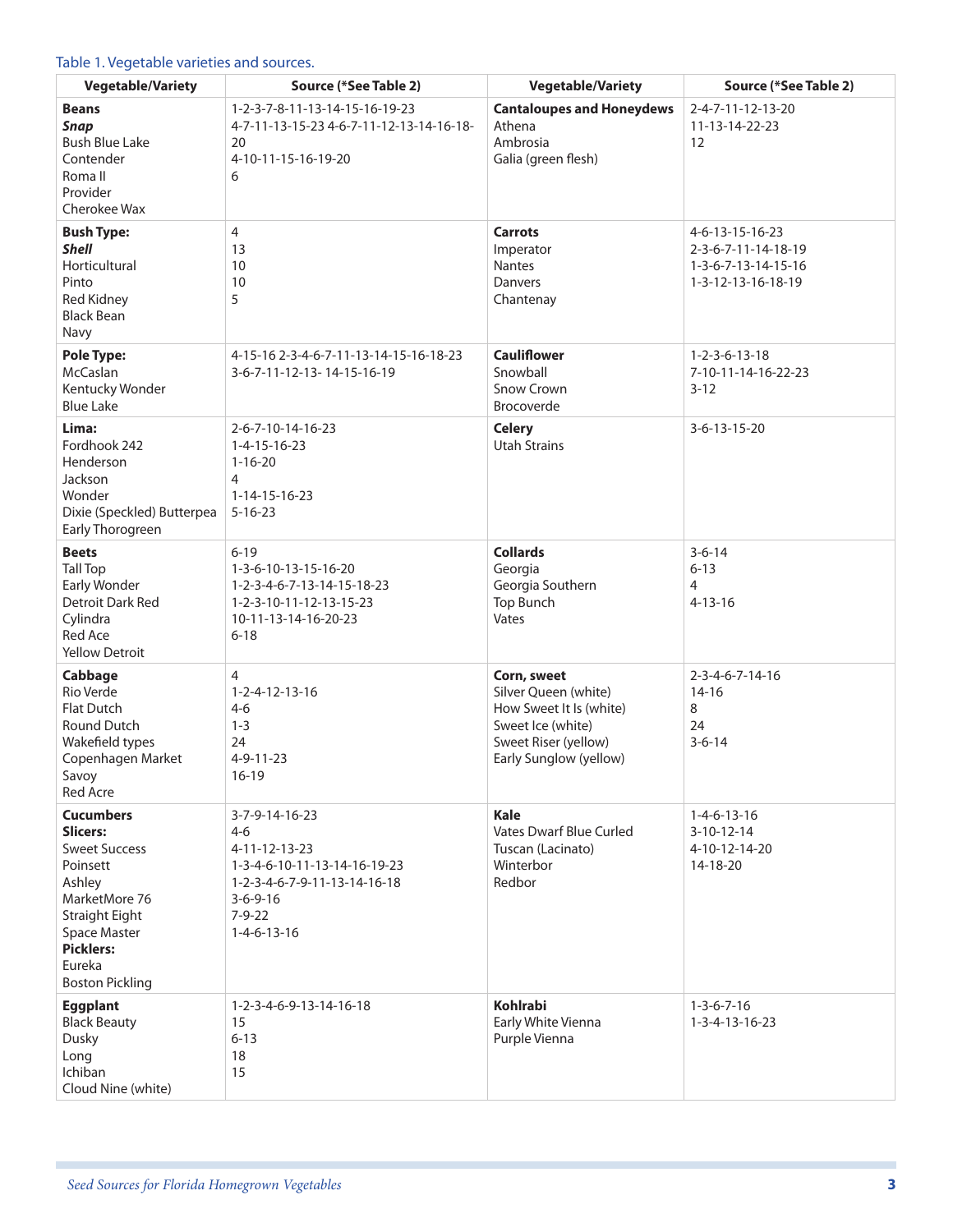| <b>Vegetable/Variety</b>                                                                                                                                                                   | <b>Source (*See Table 2)</b>                                           | <b>Vegetable/Variety</b>                                                                                                                                                                                                                                                                                                                                                                           | Source (*See Table 2)                                                                                                                                                                                                                                                                                                         |
|--------------------------------------------------------------------------------------------------------------------------------------------------------------------------------------------|------------------------------------------------------------------------|----------------------------------------------------------------------------------------------------------------------------------------------------------------------------------------------------------------------------------------------------------------------------------------------------------------------------------------------------------------------------------------------------|-------------------------------------------------------------------------------------------------------------------------------------------------------------------------------------------------------------------------------------------------------------------------------------------------------------------------------|
| <b>Endive</b><br><b>Green Curled Ruffec</b>                                                                                                                                                | $6 - 11$                                                               | <b>Lettuce</b><br>Crisphead:<br><b>Great Lakes</b><br><b>Butterhead:</b><br>Ermosa<br><b>Bibb</b><br>Tom Thumb<br>Buttercrunch<br><b>Loose Leaf:</b><br>Simpson types<br>Salad Bowl<br><b>Red Sails</b><br>New Red Fire<br><b>Oak Leaf:</b><br><b>Salad Bowl</b><br>Royal Oak<br><b>Romaine:</b><br>Paris Island Cos<br>Outredgeous                                                                | $6 - 13$<br>10<br>$3 - 6$<br>$1 - 3 - 6 - 19 - 20$<br>2-3-6-7-10-11-13-14-16-18-20-23<br>3-4-6-9-16-20-23<br>$3-10-12-14$<br>3-6-7-10-13-20-23<br>$17 - 18$<br>$3-6-10-16$<br>$3 - 16 - 18$<br>3-10-11-13-18<br>10-12-19-1                                                                                                    |
| <b>Escarole</b><br><b>Batavian Broadleaf</b>                                                                                                                                               | 5                                                                      | <b>Mustard</b><br>Southern Giant Curled<br>Florida Broad Leaf<br>Tendergreen<br><b>Giant Red</b><br><b>Green Wave</b><br>Mizuna                                                                                                                                                                                                                                                                    | 3-4-6-11-14-16-18<br>$3 - 4 - 6$<br>$3 - 4 - 16 - 18$<br>$3-10-14-18$<br>$8 - 17 - 18$<br>$3 - 18$                                                                                                                                                                                                                            |
| <b>Okra</b><br><b>Clemson Spineless</b><br>Emerald<br>Annie Oakley II<br>Cajun Delight                                                                                                     | 1-3-4-6-7-9-10-13-14-16-18<br>$1 - 6$<br>$7 - 9 - 14$<br>$11 - 23$     | <b>Peppers</b><br>Bell:<br>California Wonder<br><b>Red Knight</b><br><b>Big Bertha</b><br><b>Other Sweet:</b><br>Sweet Banana<br>Giant Marconi<br>Mariachi<br>Cubanelle<br>Jalapeno:<br>Early Jalapeno<br>Jalapeno M<br><b>Specialty Hot:</b><br>Cherry Bomb<br>Hungarian Hot Wax<br>Big Chili II<br>Numex<br>Ancho<br>Thai<br>Anaheim Chile<br>Long Cayenne<br>Habanero<br>Caribbean Red Habanero | 1-2-3-6-13-14-16-18-19-20<br>9<br>$9 - 14 - 16$<br>$2 - 4 - 7 - 9 - 16$<br>$3-9$<br>$3 - 13 - 14$<br>$3-4-6-7-12$<br>6-9-10-14-16-20<br>$3 - 4 - 6 - 14$<br>$3 - 9 - 16$<br>1-12-13-14-16-19<br>$9 - 16$<br>$9 - 19$<br>9-10-12-13-14<br>$1 - 3 - 14$<br>$2 - 3 - 4 - 9 - 13$<br>$3 - 6 - 9 - 13$<br>1-3-4-6-9-10-13-20<br>12 |
| <b>Onions</b><br><b>Bulbing:</b><br>Granex (yellow)<br><b>Bunching (green)</b><br>Evergreen Bunching<br>White Lisbon Bunching<br>Leeks:<br>American Flag<br><b>Multiplier:</b><br>Shallots | 3-4-6-9-12-14<br>3-6-7-10-11-16<br>$3-6$<br>$5-6$<br>2-3-9-12-14-19-23 | Potatoes, Irish<br><b>Red Pontiac</b><br>Yukon Gold<br>Gold Rush                                                                                                                                                                                                                                                                                                                                   | $2 - 14 - 16$<br>$2 - 3 - 14 - 16$<br>5                                                                                                                                                                                                                                                                                       |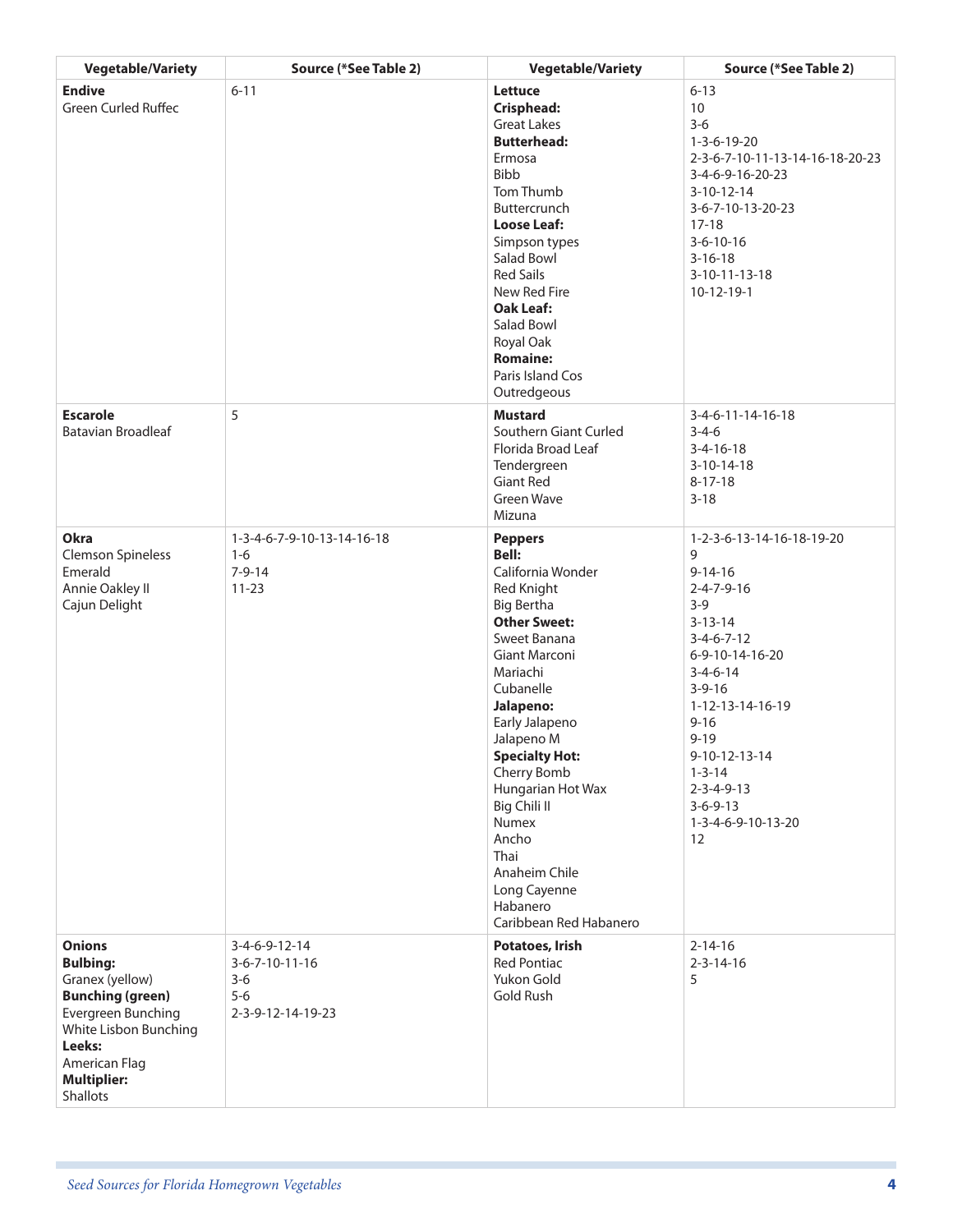| <b>Vegetable/Variety</b>                                                                                                                                                                                                                                                                                       | Source (*See Table 2)                                                                                                                                                                                                                                                              | <b>Vegetable/Variety</b>                                                                                                                                                                                                                                                                                                                                                                    | Source (*See Table 2)                                                                                                                                                                                                                                                                                                                               |
|----------------------------------------------------------------------------------------------------------------------------------------------------------------------------------------------------------------------------------------------------------------------------------------------------------------|------------------------------------------------------------------------------------------------------------------------------------------------------------------------------------------------------------------------------------------------------------------------------------|---------------------------------------------------------------------------------------------------------------------------------------------------------------------------------------------------------------------------------------------------------------------------------------------------------------------------------------------------------------------------------------------|-----------------------------------------------------------------------------------------------------------------------------------------------------------------------------------------------------------------------------------------------------------------------------------------------------------------------------------------------------|
| Peas<br><b>English or Snow:</b><br>Wando<br><b>Green Arrow</b><br>Sugar Snap<br>Oregon Sugarpod II                                                                                                                                                                                                             | $1 - 2 - 3 - 6 - 16$<br>13-14-19-20<br>1-2-3-7-10-13-14-16-18-19-20<br>1-2-3-4-6-7-18-19-20                                                                                                                                                                                        | <b>Potatoes, Sweet</b><br>Centennial<br>Beauregard<br>Vardaman                                                                                                                                                                                                                                                                                                                              | $3 - 13 - 14$<br>$3-6-8-14$<br>$3 - 14 - 21$                                                                                                                                                                                                                                                                                                        |
| Peas<br>Southern:<br>California Blackeye No. 5<br>Pinkeye Purple Hull<br><b>Texas Cream</b>                                                                                                                                                                                                                    | $2 - 4 - 6 - 16$<br>$6 - 16$<br>$15 - 22$                                                                                                                                                                                                                                          | <b>Pumpkin</b><br><b>Big Max</b><br><b>Connecticut Field</b><br>Prizewinner<br>Jack Be Little<br>Jack O Lantern                                                                                                                                                                                                                                                                             | $1 - 6 - 7 - 13 - 16$<br>$1 - 7 - 13 - 16$<br>$3 - 9 - 15$<br>4-6-9-13-20<br>$3 - 6 - 16$                                                                                                                                                                                                                                                           |
| <b>Radish</b><br>Cherry Belle<br>White Icicle<br>Sparkler<br>Champion<br>Daikon                                                                                                                                                                                                                                | 3-6-7-13-16-20-23<br>$3-6-11-12-16$<br>$6 - 11 - 14$<br>4-6-7-11-13-16-23<br>$3-4-6-11-16-23$                                                                                                                                                                                      | <b>Strawberry</b><br>Chandler<br>Oso Grande<br><b>Sweet Charlie</b><br>Selva<br>Camarosa<br>Festival                                                                                                                                                                                                                                                                                        | Local garden centers may offer<br>these varieties (as plants) in early<br>Fall.                                                                                                                                                                                                                                                                     |
| Spinach<br>Melody 3<br><b>Bloomsdale Longstanding</b><br>Tyee<br>Space                                                                                                                                                                                                                                         | 3<br>1-3-4-6-7-11-13-16-20-23<br>6-7-11-14-16-20-23<br>11-14-20-23                                                                                                                                                                                                                 | <b>Swiss Chard</b><br><b>Bright Lights</b><br><b>Bright Yellow</b><br>Fordhook Giant<br>Lucullus<br>Red Ruby                                                                                                                                                                                                                                                                                | 3-6-7-11-12-13-14-15-16-20-22-23<br>15<br>1-3-13-15-16-18-19-20-23<br>$7 - 13$<br>$6 - 13 - 18$                                                                                                                                                                                                                                                     |
| Squash<br>Summer:<br>Early Prolific Straightneck<br>Summer Crookneck<br>Early White Scallop<br><b>Winter:</b><br>Spaghetti<br><b>Table King</b><br>Table Queen & Table Ace<br>Waltham<br><b>Early Butternut</b><br>Zucchini:<br>Cocozelle<br><b>Spineless Beauty</b><br><b>Black Beauty</b><br><b>Calabaza</b> | 1-2-3-4-6-7-12-16-18<br>$3-4-6-12-13-14$<br>$1 - 6 - 11 - 13 - 16$<br>1-2-3-711-12-13-16-18-20<br>$6 - 11$<br>$1 - 2 - 3 - 13$<br>3-4-11-13-16-18-20-23<br>1-3-6-11-12-13-14-23<br>$1-6$<br>4-6-11-13-14-23<br>1-2-4-6-11-13-14-16-18-20<br>Latin Markets - seeds from whole fruit | <b>Tomatoes</b><br><b>Large Fruit:</b><br>Celebrity<br>Heat Wave II<br><b>Better Boy</b><br>Beefmaster<br>BHN444 - Southern Star<br>Amelia<br><b>BHN640</b><br><b>Small Fruit:</b><br>Sweet 100<br>Juliet<br>Red Grape<br>Sun Gold<br>Sugar Snack<br>Sweet Baby Girl<br><b>Heirloom:</b><br>Green Zebra<br>Cherokee Purple<br>Eva Purple Ball<br>Mortgage Lifter<br>Delicious<br>Brandywine | 2-7-13-14-16-21<br>3<br>2-3-6-7-9-11-14-21-22<br>$6 - 9 - 13 - 14$<br>$15 - 20$<br>22<br>21-6-9-14-21<br>3-6-13-14-21-22<br>1<br>$9 - 21 - 22$<br>$3 - 15$<br>$3 - 7 - 9 - 14$<br>1-3-12-13-20-21<br>1-3-12-13-20-21<br>1-3-14-16-18-20-21-22<br>$8 - 15$<br>$7 - 14 - 16$<br>$3 - 7 - 16 - 21$<br>1-3-4-6-7-9-11-12-13-14-16-18-<br>$20 - 21 - 23$ |
| <b>Turnips</b><br><b>Roots:</b><br>Purple Top White Globe<br>Greens:<br>Seven Top<br>Shogoin                                                                                                                                                                                                                   | 1-3-4-6-7-11-13-16-23<br>$13 - 16$<br>16                                                                                                                                                                                                                                           | Watermelon<br>Large:<br>Jubilee<br><b>Crimson Sweet</b><br>Charleston Grey 133<br>Small:<br>Sugar Baby<br>Mickeylee                                                                                                                                                                                                                                                                         | $4 - 16$<br>1-3-4-6-7-9-11-13-16-18-19-23<br>$1 - 2 - 3 - 4 - 9$<br>1-2-3-6-7-9-12-16-19-20<br>4                                                                                                                                                                                                                                                    |